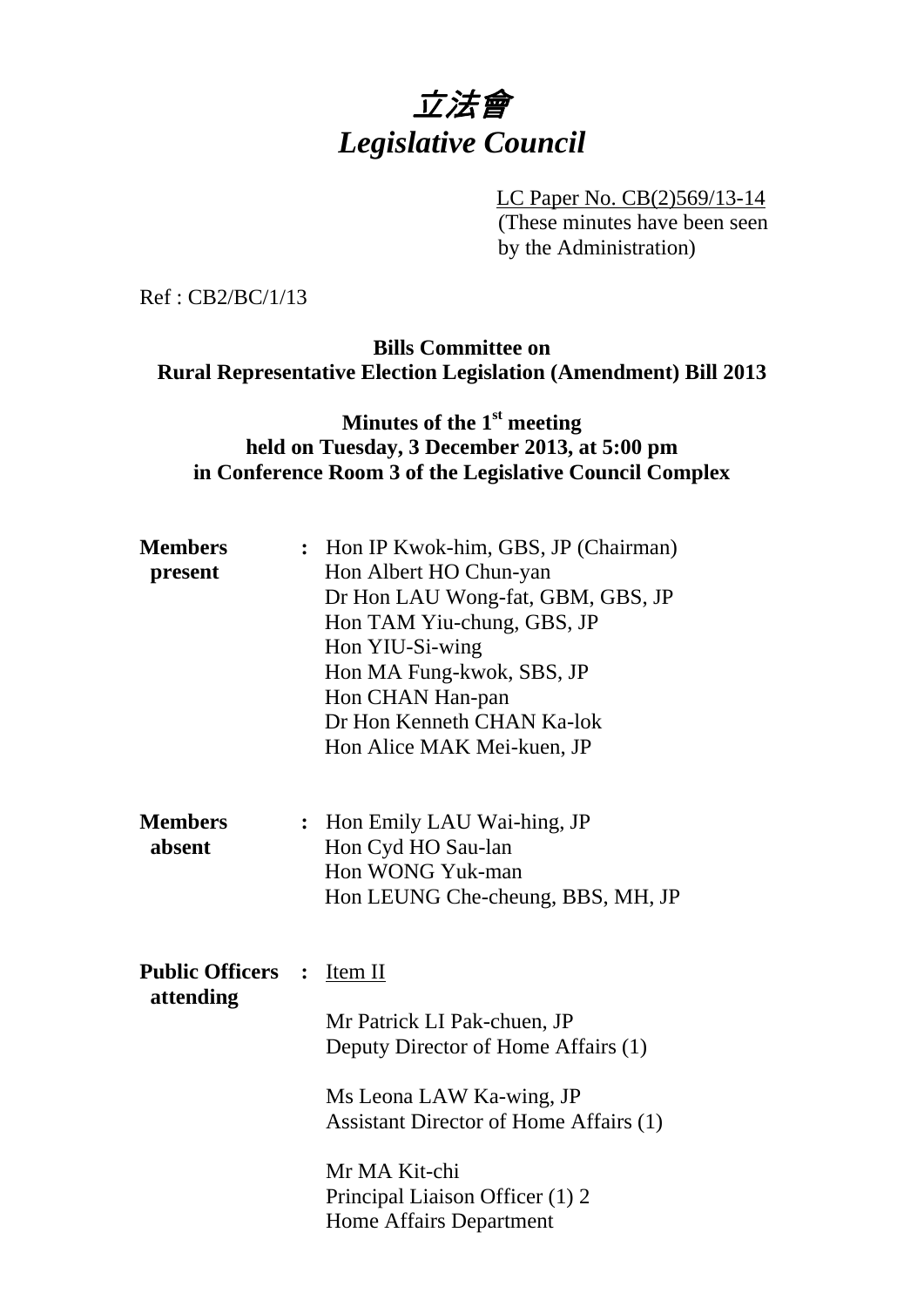|                               | Mr Gilbert MO Sik-keung<br>Deputy Law Draftsman (Bilingual Drafting and<br>Administration)<br>Department of Justice<br>Miss Emma WONG<br><b>Senior Government Counsel</b> |
|-------------------------------|---------------------------------------------------------------------------------------------------------------------------------------------------------------------------|
|                               | Department of Justice                                                                                                                                                     |
| <b>Clerk</b> in<br>attendance | : Ms Alice LEUNG<br>Chief Council Secretary (2) 2                                                                                                                         |
| <b>Staff</b> in<br>attendance | : Mr Bonny LOO<br><b>Assistant Legal Adviser 3</b>                                                                                                                        |
|                               | Miss Josephine SO<br>Senior Council Secretary (2) 6                                                                                                                       |
|                               | Miss Emma CHEUNG<br>Legislative Assistant (2) 2                                                                                                                           |

#### Action

### **I. Election of Chairman**

 Dr LAU Wong-fat, the member who had the highest precedence in the Council among members of the Bills Committee present, presided over the election of the Chairman.

2. Dr LAU Wong-fat invited nominations for the chairmanship of the Bills Committee. Mr IP Kwok-him was nominated by Mr CHAN Hanpan and the nomination was seconded by Miss Alice MAK. Mr IP accepted the nomination. As there was no other nomination, Dr LAU declared Mr IP Kwok-him elected as the Chairman of the Bills Committee.

**II. Meeting with the Administration**  (HAD HQ CR/11/15/8(C), LC Paper Nos. CB(3)151/13-14, LS12/13-14 and CB(2)404/13-14(02) to (04))

3. The Bills Committee deliberated (index of proceedings attached at **Annex**).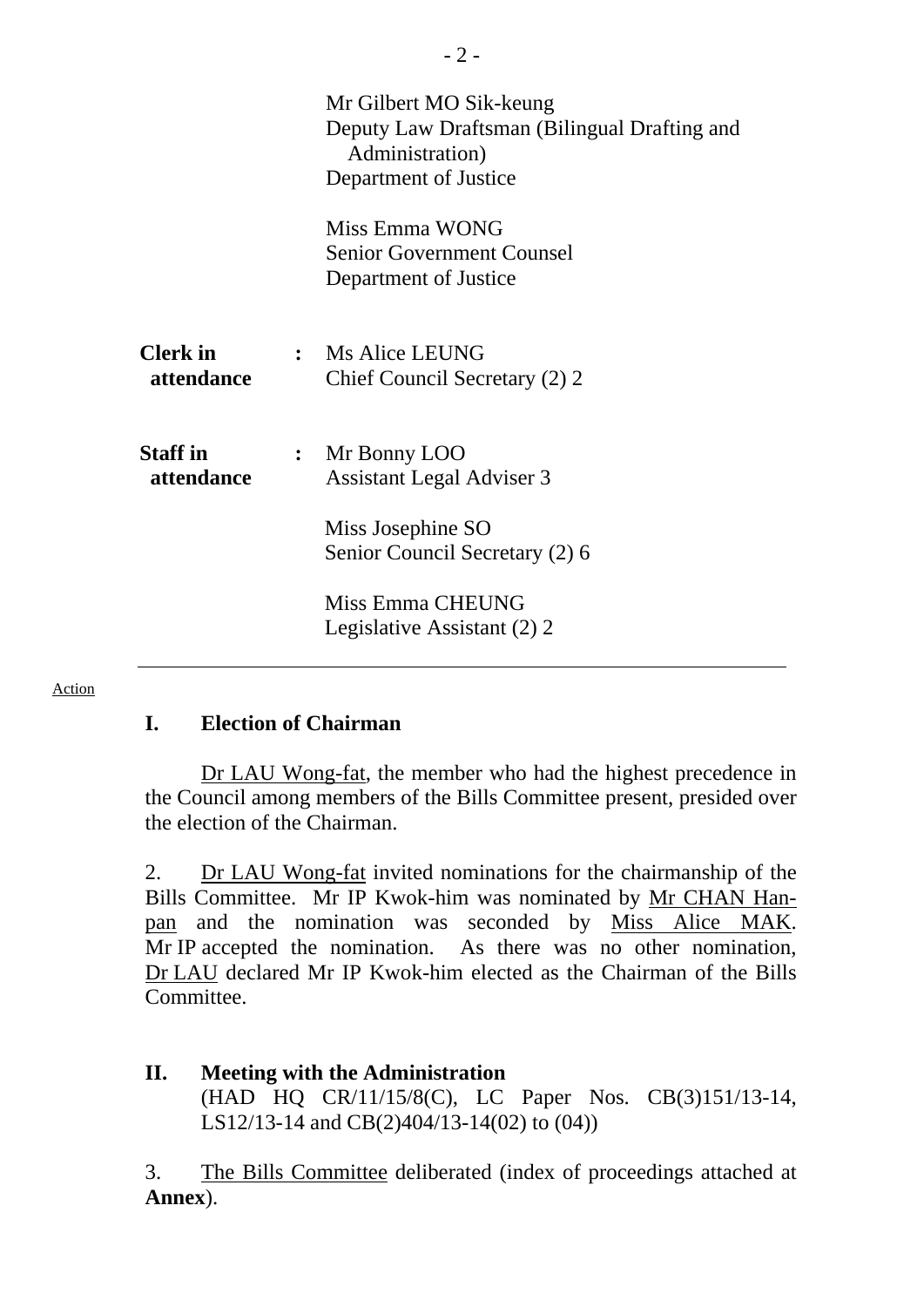#### Follow-up actions arising from the discussion

4. Mr Albert HO pointed out that when enacting the Village Representative Election Ordinance (Cap. 576) ("VREO") in 2003, there were complaints from some residents in Cheung Chau about the non-applicability of VREO to Cheung Chau even though there were villages on the island. He therefore questioned the reasons and considerations for bringing Kaifong Representative ("KFR") elections under statutory control from the ordinary election in 2015 onwards by modelling on the regulatory framework for the elections of Resident Representatives for Existing Villages under VREO. The Administration was requested to provide a written response to the views expressed by Mr HO.

5. Mr Albert HO and Dr Kenneth CHAN were concerned about the adoption of the "block vote" system for KFR elections for Cheung Chau and Peng Chau where each elector might vote for a number of candidates not exceeding the number of KFRs to be returned at the election concerned (i.e. a maximum of 39 for Cheung Chau and 17 for Peng Chau). Mr HO queried the appropriateness of the existing voting arrangement for the election of 39 KFRs on the basis of one single constituency and considered that improvement should be made to the voting system. He suggested that consideration should be given to dividing Cheung Chau and Peng Chau into several constituencies, so as to avoid domination by one single group and to ensure fairness in the election of KFRs. At the request of Mr HO, the Administration agreed to consult again Cheung Chau Rural Committee ("RC") and Peng Chau RC on the aforesaid suggestion.

6. The Bills Committee requested the Administration to provide information on -

- (a) the background to the enactment of VREO in 2003 to bring the election of Village Representatives ("VRs") under statutory control, as well as the considerations and reasons at that time for not including Cheung Chau and Peng Chau in the Schedules to VREO so that VR elections could be conducted on these two islands;
- (b) whether the Administration had reviewed the "block vote" system for KFR election and whether the Administration had received any objection against introducing changes to the current voting method for KFR elections;

Admin

Admin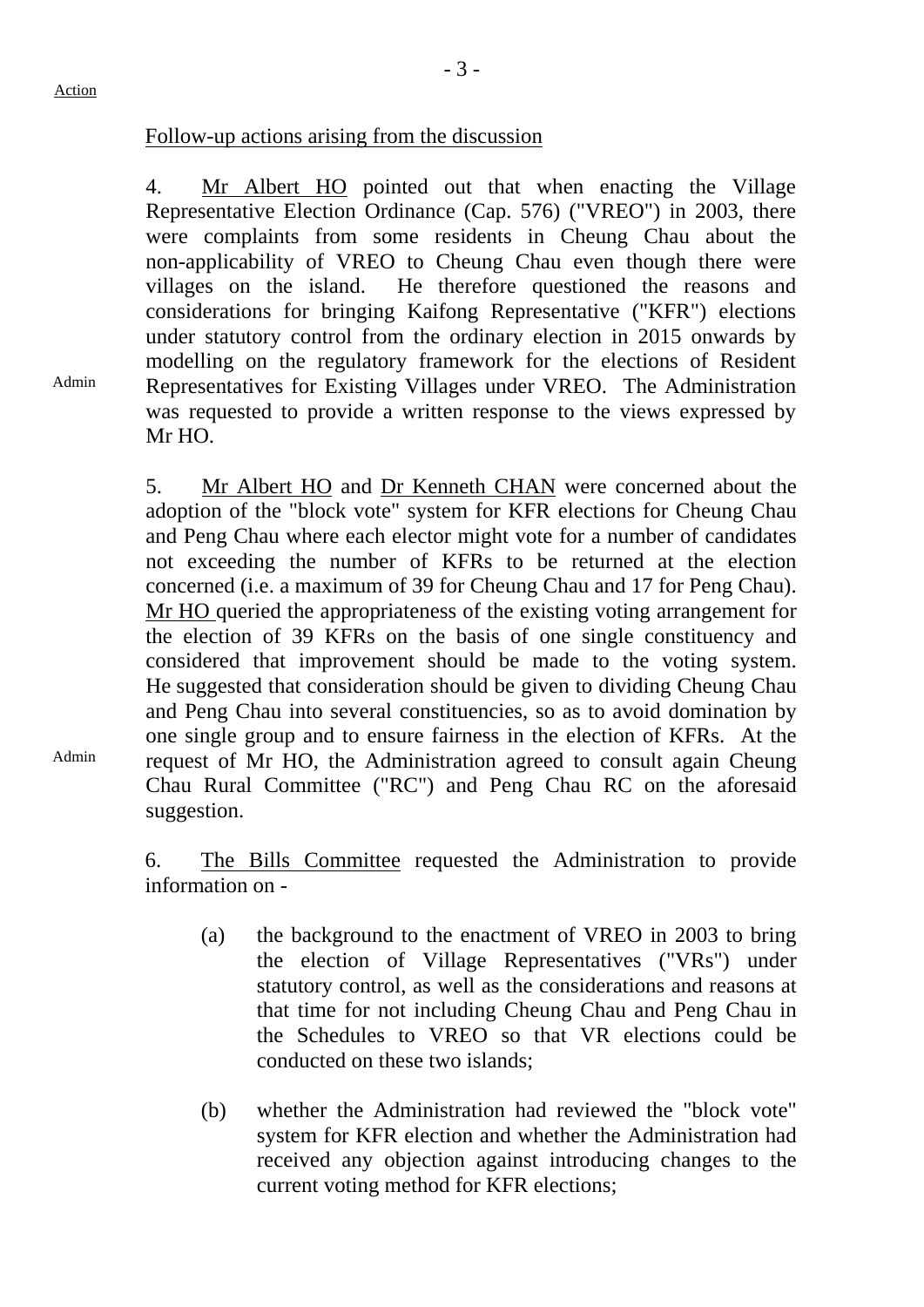Action

- (c) in respect of the maximum amount of election expenses that could be incurred by each candidate in KFR elections, (i) the rationale and basis for setting the limit at \$38,000 where there were over 5 000 electors; and (ii) whether reference had been made to the election expenses in the past KFR elections and if yes, whether the proposed limit represented an improvement; and
- (d) the elector turnout rate of past KFR elections for Cheung Chau and Peng Chau.

7. As regards the maximum amount of election expenses that could be incurred by each candidate in a KFR election, the Bills Committee raised concern about the possible unfairness arising from the pooling of resources and the conduct of joint electioneering activities by candidates who had group affiliations. The Administration was requested to explain in detail the arrangements on calculation of election expenses in KFR elections, in particular any requirement regarding the sharing of election expenses arising from the conduct of joint electioneering activities.

# **III. Any other business**

Invitation for public views

8. The Bills Committee agreed to receive public views on the Rural Representative Election Legislation (Amendment) Bill 2013 at the next meeting of the Bills Committee scheduled for Monday, 6 January 2014. In line with the usual practice, a general notice would be posted on the Legislative Council website to invite views from the public. Invitation letters would be issued to the 18 District Councils, Heung Yee Kuk, Cheung Chau RC and Peng Chau RC for the same purpose.

(*Post-meeting note*: With the concurrence of the Chairman, the next meeting of the Bills Committee was fixed to be held on 6 January 2014 from 10:00 am to 12:00 noon to meet with deputations and the Administration. Members were informed of the above meeting arrangements vide LC Paper No. CB(2)444/13-14 dated 5 December 2013.)

9. There being no other business, the meeting ended at 5:57 pm.

Council Business Division 2 Legislative Council Secretariat 23 December 2013

Admin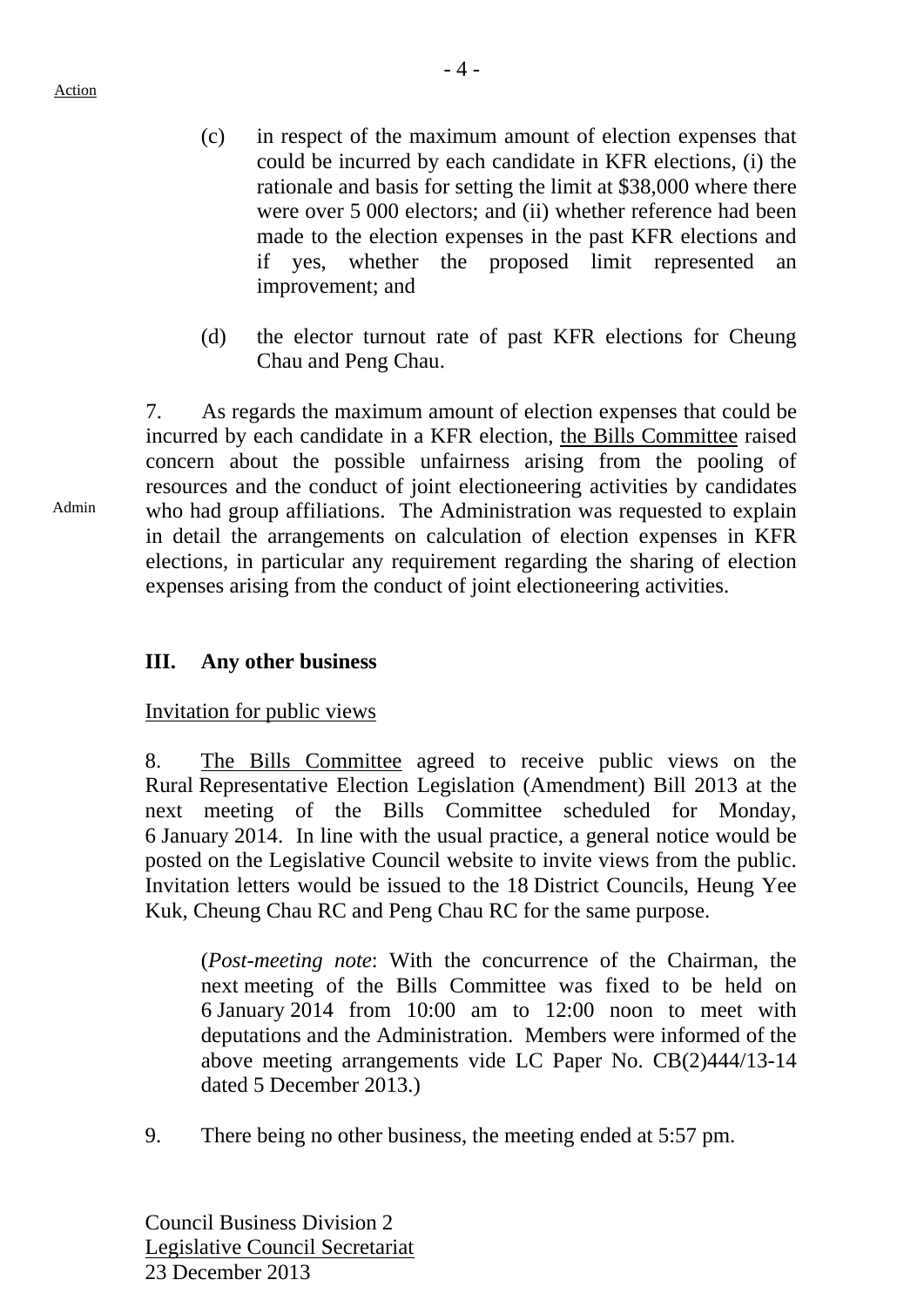#### **Annex**

# **Proceedings of the meeting of the Bills Committee on Rural Representative Election Legislation (Amendment) Bill 2013 on Tuesday, 3 December 2013, at 5:00 pm in Conference Room 3 of the Legislative Council Complex**

| <b>Time</b><br>marker | <b>Speaker</b>                                                         | Subject(s)                                                                                                                                                                                                                                                                                                                                                                                                                                                                                                                                                                                                                                                                                                                                                                                                                                                                                                                                                                                                                                                                                                                                                                                    | <b>Action</b><br><b>Required</b>                                                           |
|-----------------------|------------------------------------------------------------------------|-----------------------------------------------------------------------------------------------------------------------------------------------------------------------------------------------------------------------------------------------------------------------------------------------------------------------------------------------------------------------------------------------------------------------------------------------------------------------------------------------------------------------------------------------------------------------------------------------------------------------------------------------------------------------------------------------------------------------------------------------------------------------------------------------------------------------------------------------------------------------------------------------------------------------------------------------------------------------------------------------------------------------------------------------------------------------------------------------------------------------------------------------------------------------------------------------|--------------------------------------------------------------------------------------------|
| $000210 -$<br>000358  | Dr LAU Wong-fat<br>Mr CHAN Han-pan<br>Mr IP Kwok-him<br>Miss Alice MAK | <b>Election of Chairman</b>                                                                                                                                                                                                                                                                                                                                                                                                                                                                                                                                                                                                                                                                                                                                                                                                                                                                                                                                                                                                                                                                                                                                                                   |                                                                                            |
| $000359 -$<br>000542  | Chairman                                                               | Chairman's opening remarks                                                                                                                                                                                                                                                                                                                                                                                                                                                                                                                                                                                                                                                                                                                                                                                                                                                                                                                                                                                                                                                                                                                                                                    |                                                                                            |
| $000543 -$<br>001015  | Chairman<br>Admin                                                      | Administration<br><b>Briefing</b><br>by<br>the<br>the<br>on<br>Rural<br>Representative<br>Election<br>Legislation<br>$Bill'$ ) -<br>(Amendment) Bill 2013 ("the<br>the<br><b>Brief</b><br>Legislative<br>Council<br>(HAD<br>HQ<br>$CR/11/15/8(C)$ ).                                                                                                                                                                                                                                                                                                                                                                                                                                                                                                                                                                                                                                                                                                                                                                                                                                                                                                                                          |                                                                                            |
| $001016 -$<br>001432  | Chairman<br>Mr Albert HO                                               | Object of the Bill<br>Members' agreement on the need to invite public<br>views on the Bill and the date for the meeting to<br>receive views from deputations.                                                                                                                                                                                                                                                                                                                                                                                                                                                                                                                                                                                                                                                                                                                                                                                                                                                                                                                                                                                                                                 |                                                                                            |
| $001433 -$<br>002709  | Chairman<br>Mr Albert HO<br>Admin                                      | Mr Albert HO's query about the reasons and<br>considerations for extending the existing legislative<br>concerning Village Representative<br>framework<br>election<br>(particularly<br>Resident<br>("VR")<br>Representative ("RR")<br>election) to Kaifong<br>Representative ("KFR") election to be held in and<br>after 2015. His concern about the adoption of the<br>"block vote" system for KFR elections where each<br>elector might vote for a number of candidates not<br>exceeding the number of KFRs to be returned at the<br>election concerned (i.e. a maximum of 39 for<br>Cheung Chau and 17 for Peng Chau)<br>and<br>suggestion for dividing Cheung Chau and Peng<br>Chau into several constituencies to<br>avoid<br>domination by one single group and to ensure<br>fairness in the election of KFRs.<br>The<br>Administration's<br>explanation<br>the<br>on<br>background of the representation system in villages<br>of the New Territories ("NT") and the two market<br>towns of Cheung Chau and Peng Chau, and the<br>operational<br>difficulties<br>and<br>inadequacies<br>encountered while KFR elections were not statute-<br>based and were conducted administratively. | <b>Admin to</b><br>provide a<br>response<br>(para. $4$ and $5$<br>of the minutes<br>refer) |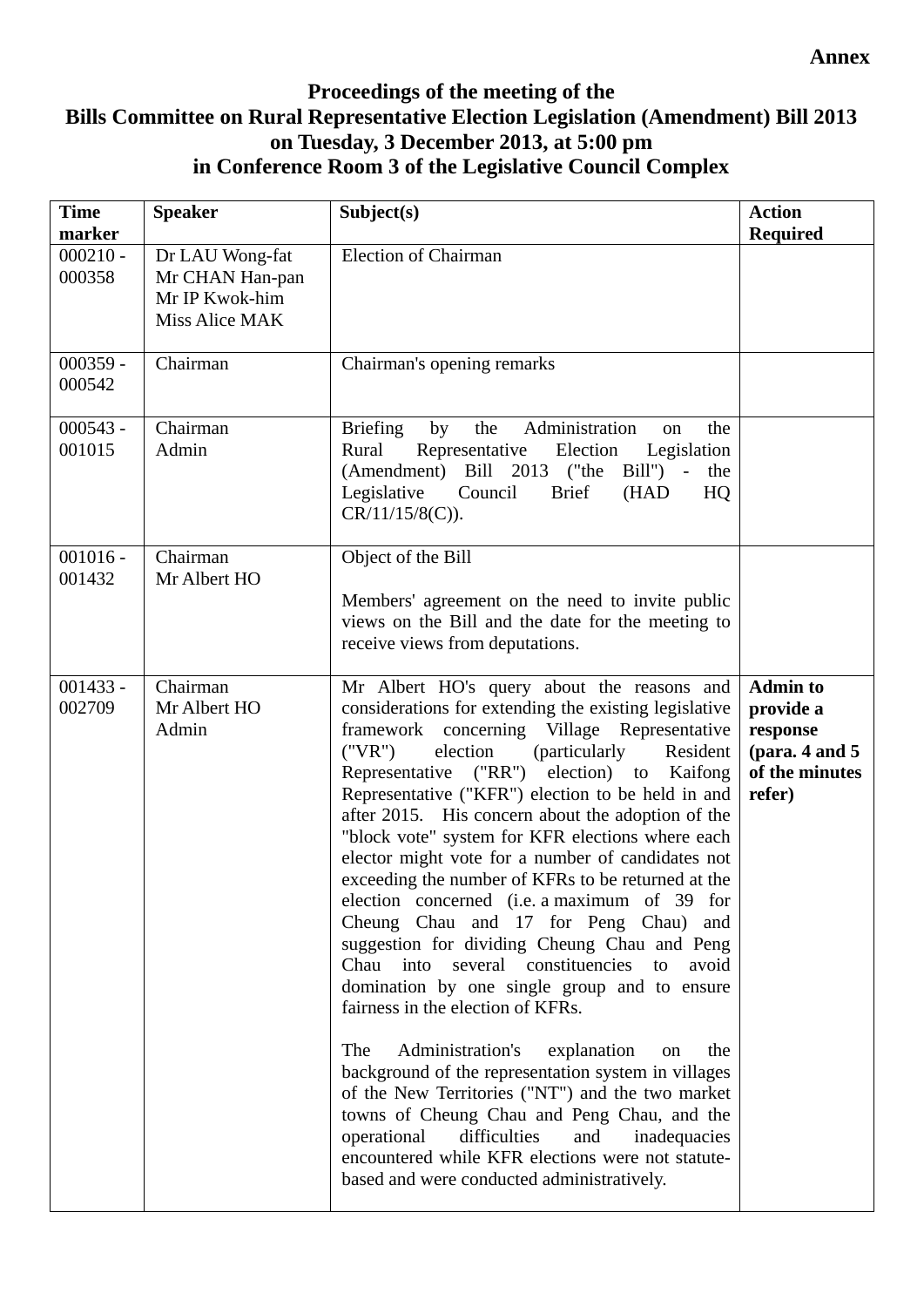| <b>Time</b><br>marker | <b>Speaker</b>                       | Subject(s)                                                                                                                                                                                                                                                                                                                                                                                                                                                                                                                                                                                                                                                                                                                                                                                                                                                                                          | <b>Action</b><br><b>Required</b>                                                   |
|-----------------------|--------------------------------------|-----------------------------------------------------------------------------------------------------------------------------------------------------------------------------------------------------------------------------------------------------------------------------------------------------------------------------------------------------------------------------------------------------------------------------------------------------------------------------------------------------------------------------------------------------------------------------------------------------------------------------------------------------------------------------------------------------------------------------------------------------------------------------------------------------------------------------------------------------------------------------------------------------|------------------------------------------------------------------------------------|
|                       |                                      | The Administration's elaboration on the objective<br>and merits of the Bill to regulate KFR elections for<br>Cheung Chau and Peng Chau by statute.<br>The proposal to bring KFR elections under<br>statutory control sought to improve the electoral<br>arrangements for such elections.                                                                                                                                                                                                                                                                                                                                                                                                                                                                                                                                                                                                            |                                                                                    |
|                       |                                      | On Mr HO's suggestion, the Administration's advice<br>that it was the Government's intention to respect the<br>traditions of Cheung Chau Rural Committee ("RC")<br>and Peng Chau RC. No change would be<br>proposed to the existing "block vote" system for<br>KFR elections.                                                                                                                                                                                                                                                                                                                                                                                                                                                                                                                                                                                                                       |                                                                                    |
|                       |                                      | As regards Mr Ho's query about the non-<br>applicability of the existing Village Representative<br>Election Ordinance (Cap.576) ("VREO") to Cheung<br>Chau and Peng Chau, the Administration's<br>explanation that under VREO, VR elections were<br>held for Indigenous Villages and Composite<br>Indigenous Villages already in existence in 1898,<br>and existing village settlements (i.e. Existing<br>Villages) which were already included in the village<br>representation system in NT in 1999 when the last<br>round of VR elections was held before the<br>enactment of VREO. Cheung Chau and Peng<br>Chau were market towns in 1898 and had never had<br>any VRs or village representation system. The so-<br>called "villages" in Cheung Chau did not meet the<br>statutory definitions of "Existing Village",<br>"Indigenous Village" or "Composite Indigenous"<br>Village" under VREO. |                                                                                    |
| $002710 -$<br>003410  | Chairman<br>Dr Kenneth CHAN<br>Admin | Dr<br>Kenneth<br>CHAN's<br>for<br>the<br>request<br>Administration's provision of detailed information<br>on-<br>(a) the background to the enactment of VREO in<br>2003 to bring the elections of VRs under<br>statutory control, as well as the considerations<br>and reasons at that time for not including<br>Cheung Chau and Peng Chau in the Schedules<br>to VREO so that VR elections could be<br>conducted on these two islands;<br>(b) whether the Administration had reviewed the<br>"block vote" system for KFR elections, and if<br>yes, whether the Administration had received<br>any objections against introducing changes to<br>the current voting method for KFR elections;                                                                                                                                                                                                        | <b>Admin to</b><br>provide<br>information<br>(para. 6 of the<br>minutes<br>refers) |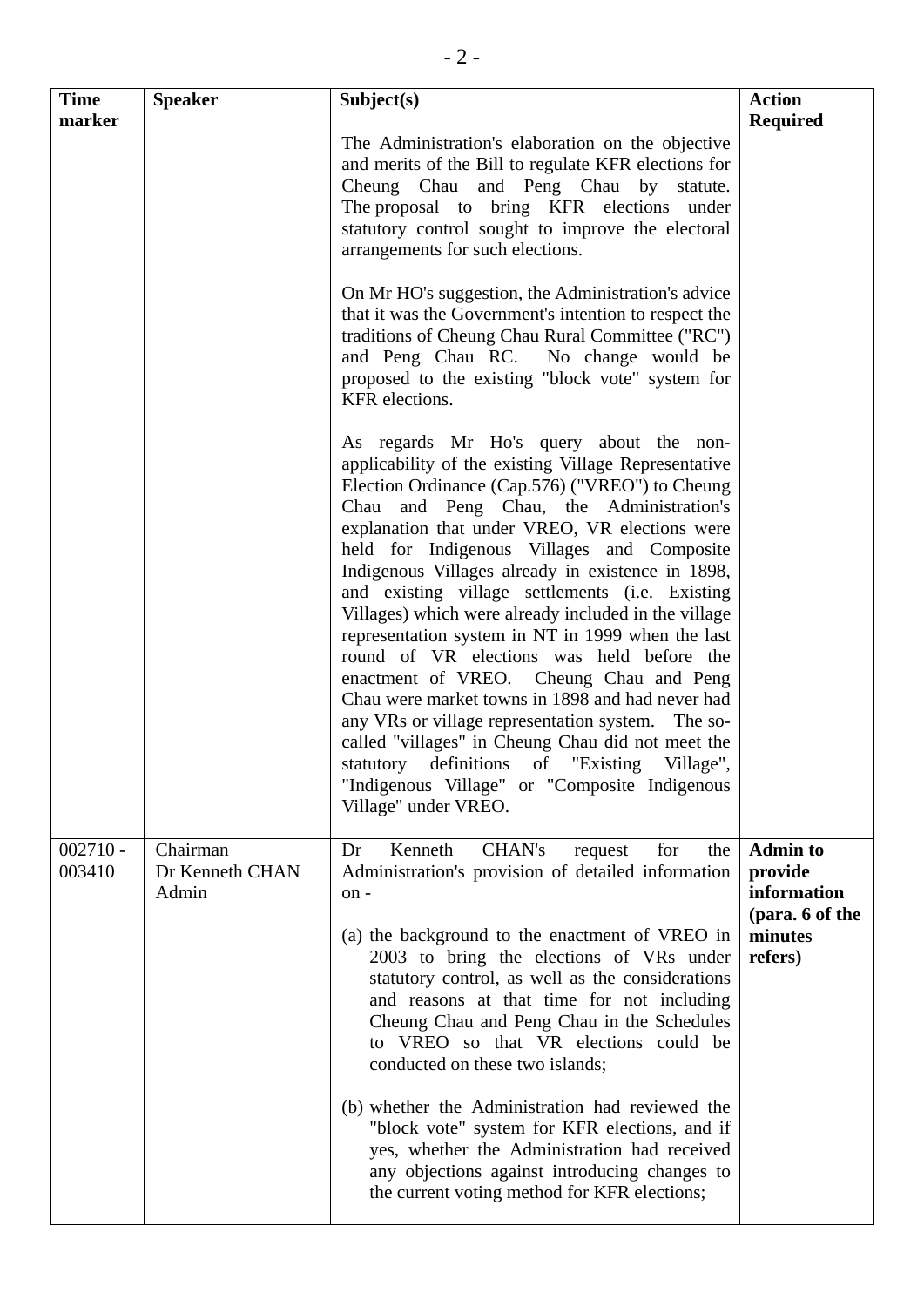| <b>Time</b><br>marker | <b>Speaker</b> | Subject(s)                                                                                                                                                                                                                                                                                                                                                                                                                                                                                                                                                                                                                                                                                                                                | <b>Action</b><br><b>Required</b> |
|-----------------------|----------------|-------------------------------------------------------------------------------------------------------------------------------------------------------------------------------------------------------------------------------------------------------------------------------------------------------------------------------------------------------------------------------------------------------------------------------------------------------------------------------------------------------------------------------------------------------------------------------------------------------------------------------------------------------------------------------------------------------------------------------------------|----------------------------------|
|                       |                | (c) in respect of the maximum amount of election<br>expenses that could be incurred by each<br>candidate in KFR elections, (i) the rationale and<br>basis for setting the limit at \$38,000 where<br>there were over $5\,000$ electors; and (ii)<br>whether reference had been made to the election<br>expenses in the past KFR elections and if yes,<br>whether the proposed limit represented an<br>improvement; and                                                                                                                                                                                                                                                                                                                    |                                  |
|                       |                | (d) the elector turnout rate of past KFR elections<br>for Cheung Chau and Peng Chau.                                                                                                                                                                                                                                                                                                                                                                                                                                                                                                                                                                                                                                                      |                                  |
|                       |                | The Administration's responses that -                                                                                                                                                                                                                                                                                                                                                                                                                                                                                                                                                                                                                                                                                                     |                                  |
|                       |                | (a) it had reviewed and consulted Cheung Chau RC<br>and Peng Chau RC on the "block vote" system<br>for KFR elections. It was the wish of the two<br>RCs to maintain the long adopted voting<br>method;                                                                                                                                                                                                                                                                                                                                                                                                                                                                                                                                    |                                  |
|                       |                | (b) candidates in past KFR elections conducted<br>administratively were not required to inform the<br>Administration of their election expenses<br>incurred, as there was no limit on the amount.<br>In setting the proposed maximum amount of<br>election expenses to be incurred by each<br>candidate in statutory KFR elections, reference<br>had been made to election expenses incurred in<br>the last VR election where the largest amount of<br>election expense incurred by a candidate in the<br>largest village with 2 000 electors was around<br>\$3.5 per elector. Also, due regard was given<br>to the numbers of KFR electors on Cheung<br>Chau and Peng Chau at present which were<br>around 8 600 and 3 100 respectively; |                                  |
|                       |                | (c) the main object of the 2003 legislative exercise<br>was to provide for the elections of RRs for<br>Existing Villages and Indigenous Inhabitant<br>Representatives<br>("IIRs")<br>for<br>Indigenous<br>Villages and Composite Indigenous Villages.<br>In view of the similarities between KFRs and<br>RRs in their roles and functions and having<br>gained experience from the three rounds of VR<br>since 2003, the Administration<br>elections<br>considered it an appropriate time to extend the<br>legislative framework concerning VR election<br>to KFR election; and                                                                                                                                                           |                                  |
|                       |                | (d) the elector turnout rates of the last KFR                                                                                                                                                                                                                                                                                                                                                                                                                                                                                                                                                                                                                                                                                             |                                  |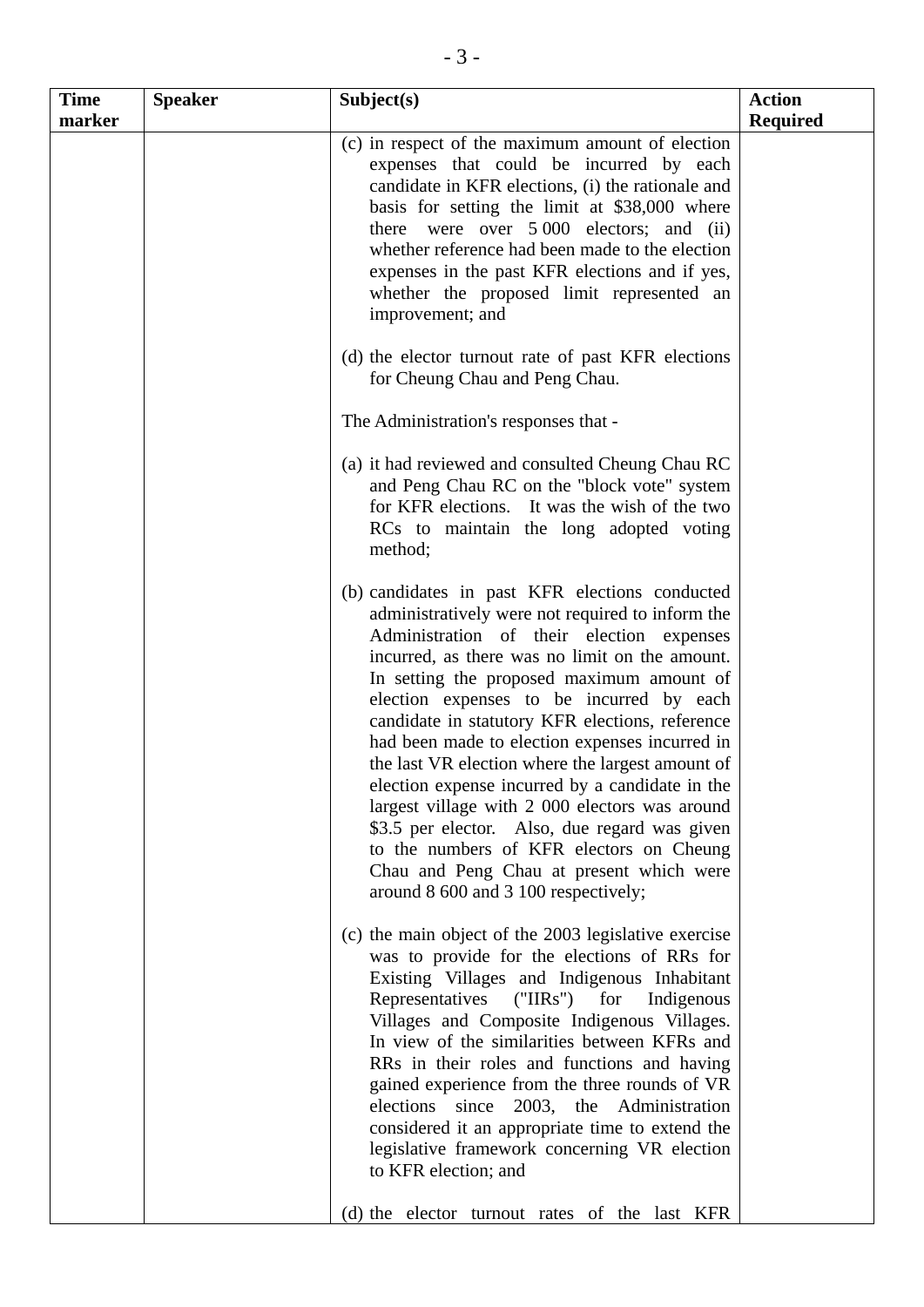| <b>Time</b><br>marker | <b>Speaker</b>                       | Subject(s)                                                                                                                                                                                                                                                                                                                                                                                                                                                                                                                                                                                                                                                                                                                                                                                                                                                                                                                                                                                                                                                                                                                                                                                                                                | <b>Action</b><br><b>Required</b>                                                                            |
|-----------------------|--------------------------------------|-------------------------------------------------------------------------------------------------------------------------------------------------------------------------------------------------------------------------------------------------------------------------------------------------------------------------------------------------------------------------------------------------------------------------------------------------------------------------------------------------------------------------------------------------------------------------------------------------------------------------------------------------------------------------------------------------------------------------------------------------------------------------------------------------------------------------------------------------------------------------------------------------------------------------------------------------------------------------------------------------------------------------------------------------------------------------------------------------------------------------------------------------------------------------------------------------------------------------------------------|-------------------------------------------------------------------------------------------------------------|
|                       |                                      | ordinary election held in 2010 for Cheung Chau<br>and Peng Chau were 29.2% and 56.9%<br>respectively, and the elector turnout rate for the<br>latter election was comparable to that of other<br>statutory elections. The Administration would<br>step up publicity and public education to<br>encourage wider participation in KFR elections<br>in future.                                                                                                                                                                                                                                                                                                                                                                                                                                                                                                                                                                                                                                                                                                                                                                                                                                                                               |                                                                                                             |
| $003411 -$<br>003550  | Chairman<br>Mr YIU Si-wing<br>Admin  | On Mr YIU Si-wing's enquiry about the village<br>representation system on Lamma Island, the<br>Administration's response that the existing statute-<br>based VR election under VREO applied to Lamma<br>Island.                                                                                                                                                                                                                                                                                                                                                                                                                                                                                                                                                                                                                                                                                                                                                                                                                                                                                                                                                                                                                           |                                                                                                             |
| $003551 -$<br>004445  | Chairman<br>Mr Albert HO<br>Admin    | The Administration's responses to Mr Albert HO's<br>enquiries about whether the elections of VRs<br>covered all residents of market towns in NT after<br>the enactment of VREO; the existing village<br>representation system under VREO covering IIRs<br>and RRs, the definitions of "Villages" in NT and<br>"Market Towns" on Cheung Chau and Peng Chau;<br>the adoption of a progressive approach in the<br>regulation of VR and KFR elections; whether<br>residents on Cheung Chau and Peng Chau enjoyed<br>the traditional rights and interests of building small<br>houses and hillside burials.<br>Mr HO's reiteration of his concern about the<br>continued adoption of the "block vote" system for<br>future KFR elections for Cheung Chau and Peng<br>Chau and his strong request that improvement<br>should be made to the voting system and<br>consideration should be given to dividing Cheung<br>Chau and Peng Chau into several constituencies for<br>the elections of KFRs.<br>The Administration's advice that it was the wish of<br>Cheung Chau RC and Peng Chau RC to maintain<br>the long adopted voting method. At the request of<br>Mr HO, the Administration agreed to consult again<br>the two RCs on the matter. | <b>Admin to</b><br>consider and<br>provide a<br>response<br>(para. 5 and<br>$6(b)$ of the<br>minutes refer) |
| $004446 -$<br>005013  | Chairman<br>Dr Kenneth CHAN<br>Admin | Dr Kenneth CHAN's expression of concerns about<br>the maximum amount of election expenses that<br>could be incurred by each candidate in a KFR<br>election and whether the "block vote" system could<br>achieve fairness in election.                                                                                                                                                                                                                                                                                                                                                                                                                                                                                                                                                                                                                                                                                                                                                                                                                                                                                                                                                                                                     | <b>Admin to</b><br>provide a<br>response<br>(para. $5, 6(b)$ )<br>and $6(c)$ of the<br>minutes refer)       |